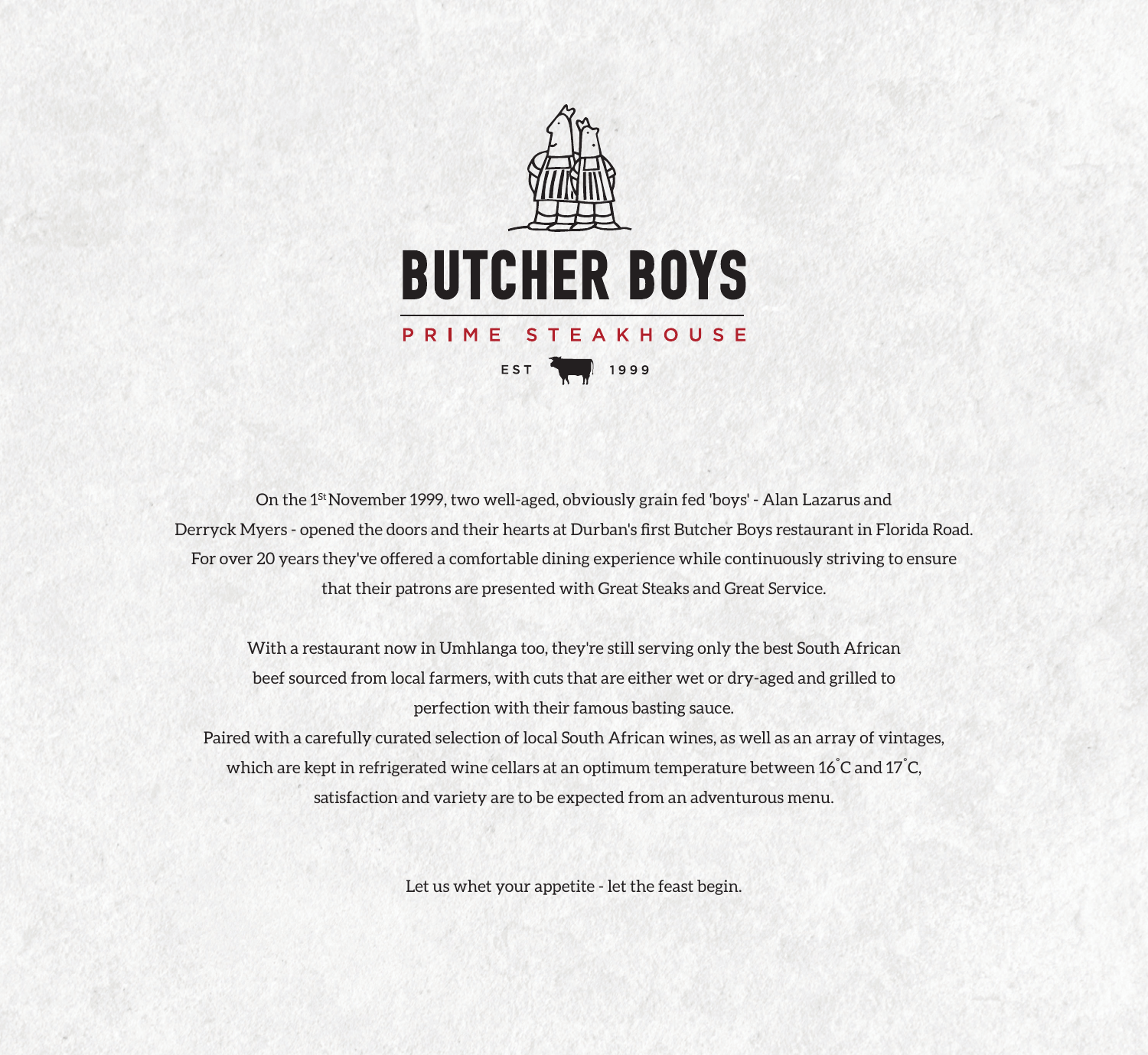# Starters



# While you Wait Butcher Boys Biltong.......................................100

200 g homemade biltong served in a bowl. Your choice of:

- Traditional hand-cut OR
- Thinly sliced and crisply grilled a taste sensation.

| <b>Boerie Bites</b><br>Chargrilled boerewors chunks, served with crostini and<br>a dipping bowl of pap sauce.                                                                                    | <b>80</b> | Chorizo Chicken Livers<br>Pan-braised chicken livers and chorizo sausage, served<br>in creamy chilli sauce, served with crostini. | 75  |
|--------------------------------------------------------------------------------------------------------------------------------------------------------------------------------------------------|-----------|-----------------------------------------------------------------------------------------------------------------------------------|-----|
| Beef Carpaccio 2008 25 Buffalo Wings<br>Thinly sliced beef fillet, dotted with basil pesto and<br>topped with shaved parmesan.                                                                   |           | 300 g Deep fried chicken wings tossed in spicy<br>chimichurri sauce, served with chimichurri mayo.                                | .95 |
| Roasted Marrow Bones<br>Marrow bones roasted with fresh herbs, served with<br>crostini.                                                                                                          | .80       | <b>Snails</b><br>Pan seared in roquefort & garlic sauce, topped with<br>Parmesan and panko bread crumbs, then oven baked.         | 100 |
| Falklands Calamari<br>Grilled in either lemon & herb, garlic or peri-peri sauce,<br>OR battered and deep fried, served with either tartare<br>sauce, lemon butter, or garlic butter on the side. |           | 95 Cheesy Prawns<br>Prawns sautéed in creamy herb sauce, topped<br>with grated cheddar, then oven baked.                          | 105 |
| Beef Bruschetta<br>Pulled beef seasoned with black pepper and mustard,<br>topped with parmesan cheese and caramelised onion,<br>served on toasted bruschetta.                                    | 65        |                                                                                                                                   |     |

| Vegetarian                                                                                                 | Best of the Best                                                            |
|------------------------------------------------------------------------------------------------------------|-----------------------------------------------------------------------------|
| Haloumi Cheese.<br>.80<br>Grilled or flash fried haloumi cheese, served with                               | <b>Sharing Platters</b> .<br>270                                            |
| lemon butter sauce.                                                                                        | Your choice of 3:<br>Chorizo Chicken Livers, Boerie Bites, Biltong,         |
| Camembert<br>75<br>Creamy Camembert cheese crumbed and flash fried,<br>served with a sweet pepper chutney. | Haloumi Cheese, Calamari, Cheesy Prawns,<br>Beef Bruschetta, Buffalo Wings. |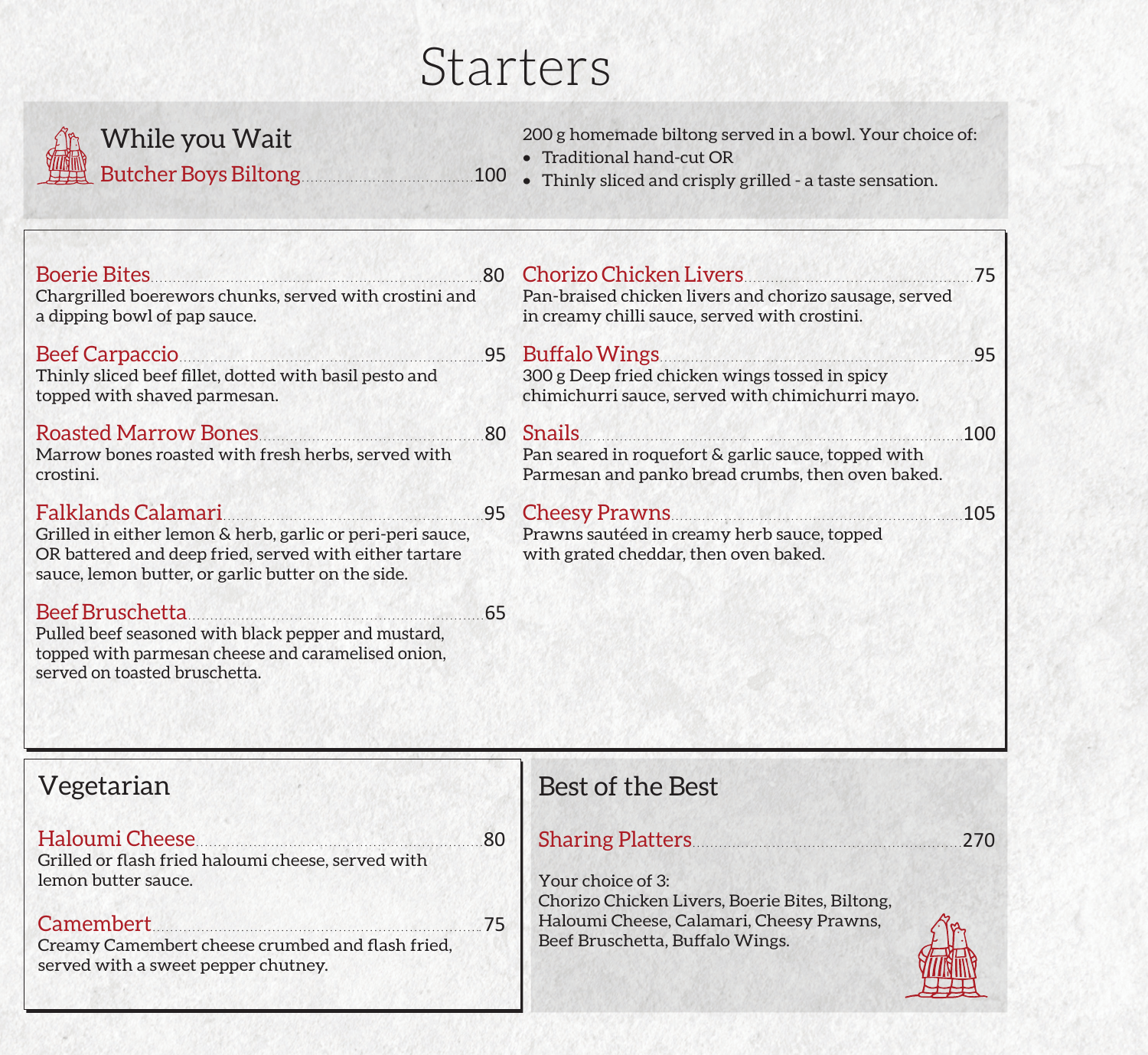# Prime Cuts

Served with your choice of chips, baked potato, rice, mustard mash or mielie pap.

#### Rump - wet aged

From the hindquarter (also known as top sirloin) this prime cut of beef is arguably the juiciest of all. 200 g 155 / 300 g 195 / 400 g 240 / 500 g 285

#### Sirloin - wet aged

Often referred to as a New York cut, sirloin stems from a cut of beef from the hip region - with a slender strip of fat for increased flavour.

200 g 155 / 300 g 195 / 400 g 240 / 500 g 285

#### Fillet - wet aged

Also known as a 'filet mignon', the leanest and most tender of all cuts.

200 g 180 / 300 g 230 / 400 g 270 / 500 g 325

#### Rib-eye - wet aged

A tender cut from the forequarter, its flavour is enhanced by the marbling of the fat in the meat. (Subject to availability) 200 g 190 / 300 g 240 / 400 g 285 / 500 g 335

#### T-Bone - dry aged The quintessential cut from the short loin offering the best of both - sirloin on one side and fillet on the other. 600 g 275 / 1 kg 400

Prime Rib - dry aged Served on the bone, this prime rib from the forequarter is full- flavoured with a moderate to large amount of marbling.

600 g 275 / 1 kg 400

#### Fillet on the Bone

Choice cut aged fillet, chargrilled on the bone. (When available) 400 g / 275

### Butcher Boys Spare Ribs

Chargrilled to perfection with our famous rib basting.

*Pork* 400 g 195 / 800 g 295 *Beef* 400 g 195 / 800 g 295 *Lamb* 500 g 250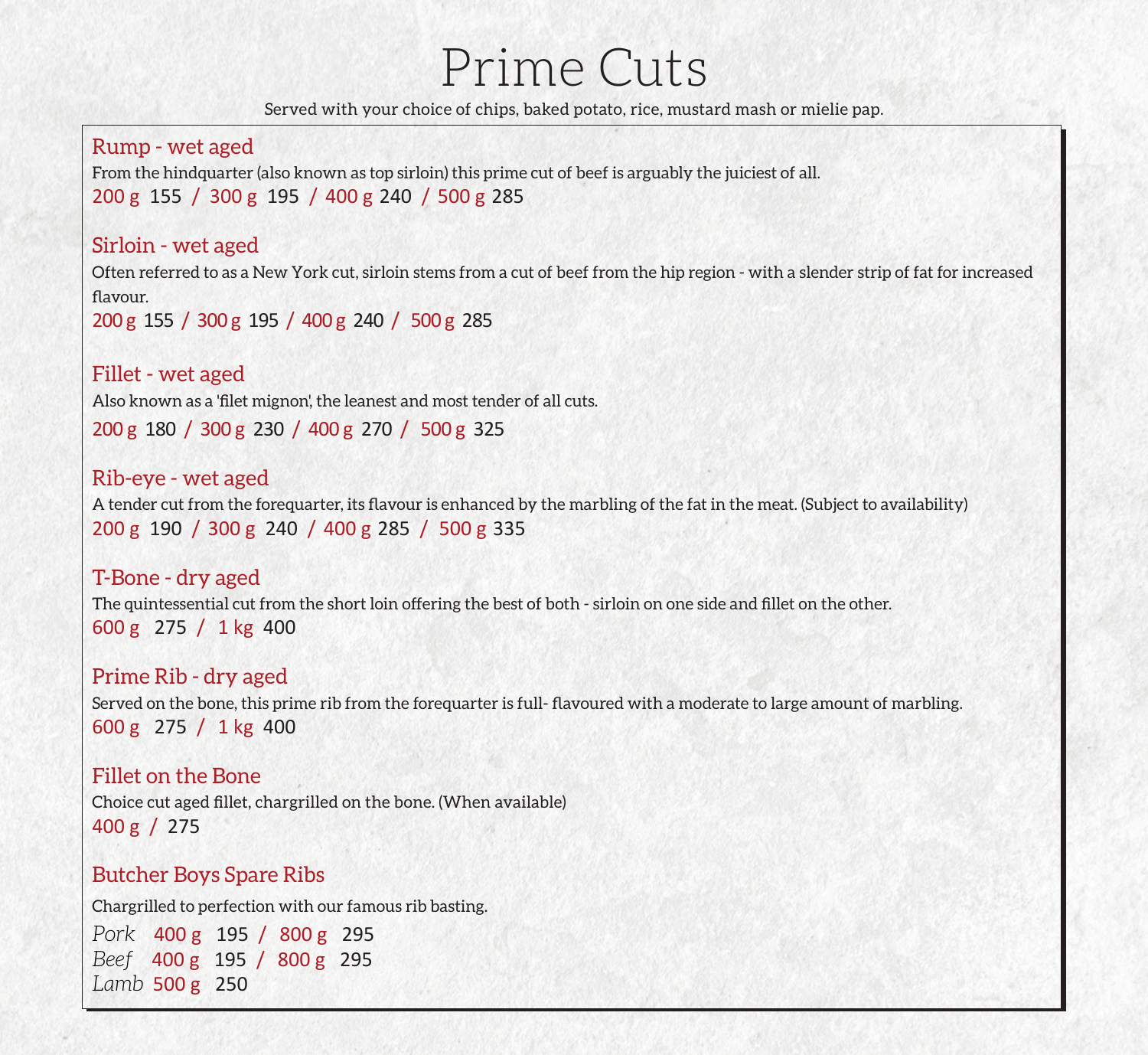# Salads

### Roquefort Salad

Fresh salad base topped with creamy Roquefort dressing and grated blue cheese.

| Regular 100   |  |
|---------------|--|
| Side salad 75 |  |

#### Greek Salad

Fresh salad base topped with feta & olives and a light Greek dressing.

| Regular 90    |  |
|---------------|--|
| Side salad 70 |  |

Butcher's Chicken Salad .................................................120 Fresh salad base tossed in creamy mayo dressing, topped with sautéed chicken strips, sliced avo and bacon and finished with shaved parmesan and rocket.

## Haloumi, Bacon and Avo Salad ..................................120

Pan-fried haloumi strips, bacon and sliced avo served over fresh mixed greens. Finished with a creamy mayo dressing.

#### Cajun Steak Salad ..............................................................120 Tender steak strips seared cajun style, paired with peppadews, red onion, croutons and rocket. Served over

fresh garden greens and our creamy summer dressing.

| <b>Toppings</b><br>Avo and Dijon<br>Bacon, Creamy Herb & Grated Cheddar                 | .50 | <b>Sides</b><br>Butcher Boys Chips<br>Tossed in olive oil, garlic and parsley | 35 |
|-----------------------------------------------------------------------------------------|-----|-------------------------------------------------------------------------------|----|
| Bacon, Chilli, Cheese & Mushroom                                                        |     | Creamed Spinach                                                               | 38 |
|                                                                                         |     |                                                                               |    |
| Sauces <b>Exercises</b> Sauces <b>Sauces Exercise Sauces</b>                            | 34  | Roasted Pumpkin                                                               |    |
| Cheese                                                                                  |     |                                                                               |    |
| Chilli                                                                                  |     | French Fried Onion Rings                                                      |    |
| Garlic                                                                                  |     | Garlic Loaf<br>35                                                             |    |
| Roquefort<br><b>Monkey Gland</b><br><b>Honey Dijon Mustard</b><br>Madagascan Peppercorn |     | Cheesy Garlic Loaf 45                                                         |    |
|                                                                                         |     | Spinach & Pumpkin                                                             |    |
|                                                                                         |     |                                                                               |    |
| Mushroom & Red Wine                                                                     |     |                                                                               | 25 |
| <b>Cheese and Mushroom</b>                                                              |     | Jalapeño                                                                      |    |
| Spicy Chakalaka Relish                                                                  |     | <b>Marrow Bone Butter</b>                                                     |    |
| Chimichurri                                                                             |     | Chimichurri                                                                   |    |
| For the Table                                                                           |     |                                                                               |    |
| Vegetable Plates                                                                        |     |                                                                               |    |

Share a variety of veg plates: your choice of:

creamed spinach, sautéed seasonal veg, roasted pumpkin, sautéed mushrooms and French fried onion rings.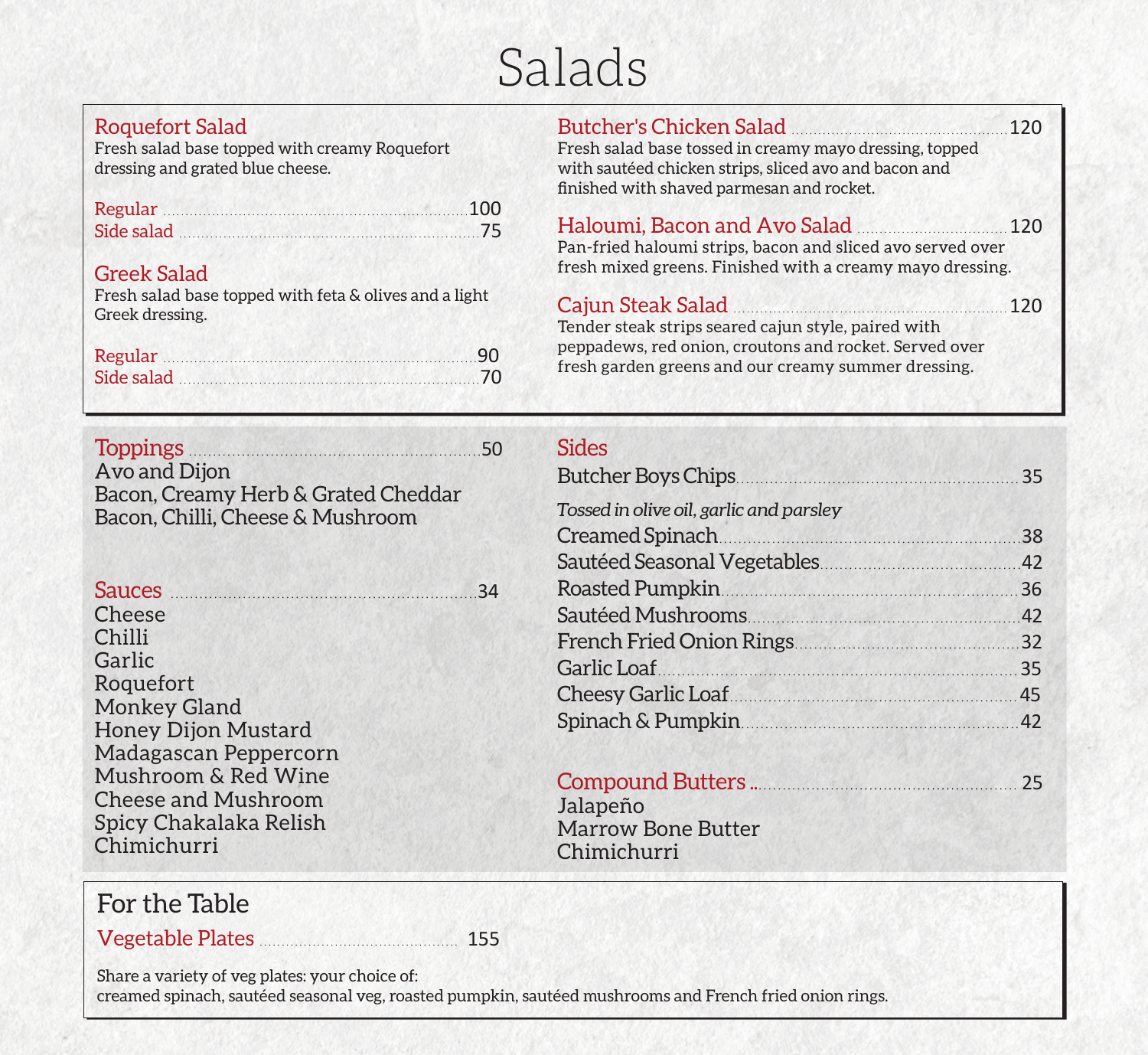# Lazzie's Legendary

Served with your choice of chips, baked potato, rice, mustard mash or mielie pap.

| Côte de Boeuf<br>The ultimate 600 g dry-aged French-trimmed prime<br>rib of beef grilled on the bone, topped with roasted<br>marrow bones.                                                                              | .270       | Carnivore's Feast Priced according to cut size<br>Create your own from a selection of our various cuts:<br>T Bone, Prime Rib, Rump, Sirloin, Fillet, Rib-eye, Lamb Chops,<br>Ribs, Baby Chicken. (Please allow 30 minutes of prep time)                |      |
|-------------------------------------------------------------------------------------------------------------------------------------------------------------------------------------------------------------------------|------------|--------------------------------------------------------------------------------------------------------------------------------------------------------------------------------------------------------------------------------------------------------|------|
| Avo Dijon Sirloin 240<br>300 g prime sirloin topped with our signature sliced avo<br>and creamy honey Dijon mustard sauce.                                                                                              |            | Out of Africa<br>We offer a selection of choice cuts of game - please ask<br>your server for availability.                                                                                                                                             | .220 |
| Jalapeño Fillet<br>Chargrilled 250 g tenderloin stuffed with jalapeño peppers<br>and cheddar, wrapped in bacon, topped with jalapeño butter.<br>Lamb Shank                                                              | 240<br>270 | Fillet Espatada<br>A 250 g fillet is cubed and skewered with fresh bay leaves,<br>then marinated in olive oil, black pepper and sea salt.<br>Chargrilled and served espatada style, dripping with<br>your choice of lemon, garlic or peri-peri butter. | 215  |
| Slow roasted with garlic and onions, served with<br>seasonal veg and herbed mustard mash.<br>Avo and Prawn Fillet Stack                                                                                                 | 290        | Four 100g lamb chops basted and chargrilled to<br>your liking.                                                                                                                                                                                         | 240  |
| Choice 250 g beef fillet saddled with two king prawns<br>and sliced avo, served with creamy lemon-herb sauce.<br>Ostrich Steak<br>Medallions of chargrilled ostrich fillet, served with<br>honey & Dijon mustard sauce. | 220        | Oxtail Potjie<br>Oxtail braised in red wine and beef stock with butter<br>beans, mushrooms and garden peas. Served in a potjie<br>pot with mustard mash on the side.                                                                                   | 215  |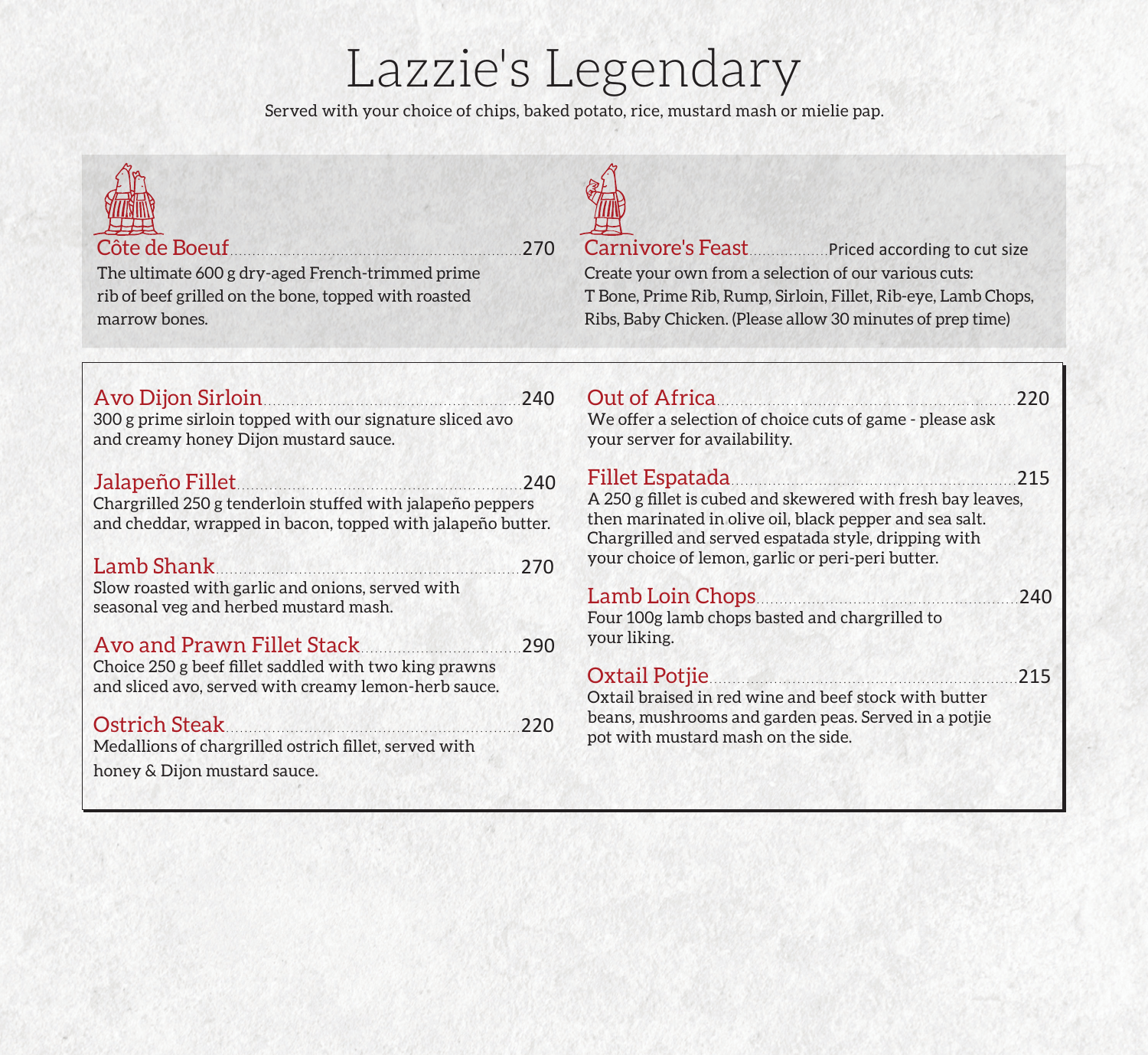# Platters for 2

Served with your choice of chips, baked potato, rice, mustard mash or mielie pap.



## Butcher's Choice for 2 ...............................................550

Ostrich medallions, 200g each of fillet, sirloin and rump, served with side portions of creamy honey & Dijon mustard and Madagascan green peppercorn sauce.

## Shisa Nyama Platter for 2........................................530

A South African classic: 200 g Sirloin or beef short rib, 200 g boerewors, 400 g beef or pork ribs, Buffalo wings, 2 lamb chops, served with chakalaka relish.

## Lazzie's Best for 2 .......................................................520 Two lamb chops, a half rack of pork or beef ribs, 200g sirloin and a half baby chicken, grilled with peri-peri or lemon & herb sauce, served with a sauce of your choice.

# Mozam Platter for 2................................................. .550

A whole Peri-Peri spatchcock chicken, 8 succulent King prawns and a starter portion of grilled or fried calamari. Most like it hot... Lemon & herb is available, we won't tell!

# Combos

Served with your choice of chips, baked potato, rice, mustard mash or mielie pap.

| 200g sirloin, 200g boerewors and a lamb loin chop.                                                                                                    | 250               |
|-------------------------------------------------------------------------------------------------------------------------------------------------------|-------------------|
| A half rack of pork or beef ribs and chicken wings.                                                                                                   | 270               |
| A half rack of chargrilled pork or beef ribs, with a<br>half baby chicken grilled with peri-peri, or lemon &<br>herb sauce.<br>(Prep time 30 minutes) | 270               |
| A half baby chicken and prawns, chargrilled with<br>peri-peri, or lemon & herb sauce.<br>(Prep time 30 minutes)                                       | 240               |
|                                                                                                                                                       | *Substitute Sirlo |

| Two chargrilled lamb loin chops and a half rack of<br>pork or beef ribs.       | 270  |
|--------------------------------------------------------------------------------|------|
| 200g sirloin and a half rack of pork or beef ribs.                             | 270  |
| 200g sirloin and grilled prawns.                                               | .255 |
| 200g sirloin and calamari tubes, either grilled or<br>battered and deep fried. |      |
| Succulent queen prawns and tender calamari tubes.                              | -240 |

 $\frac{S}{T}$  for Fillet for R40. \**Substitute Beef/Pork Ribs for Lamb for R*60.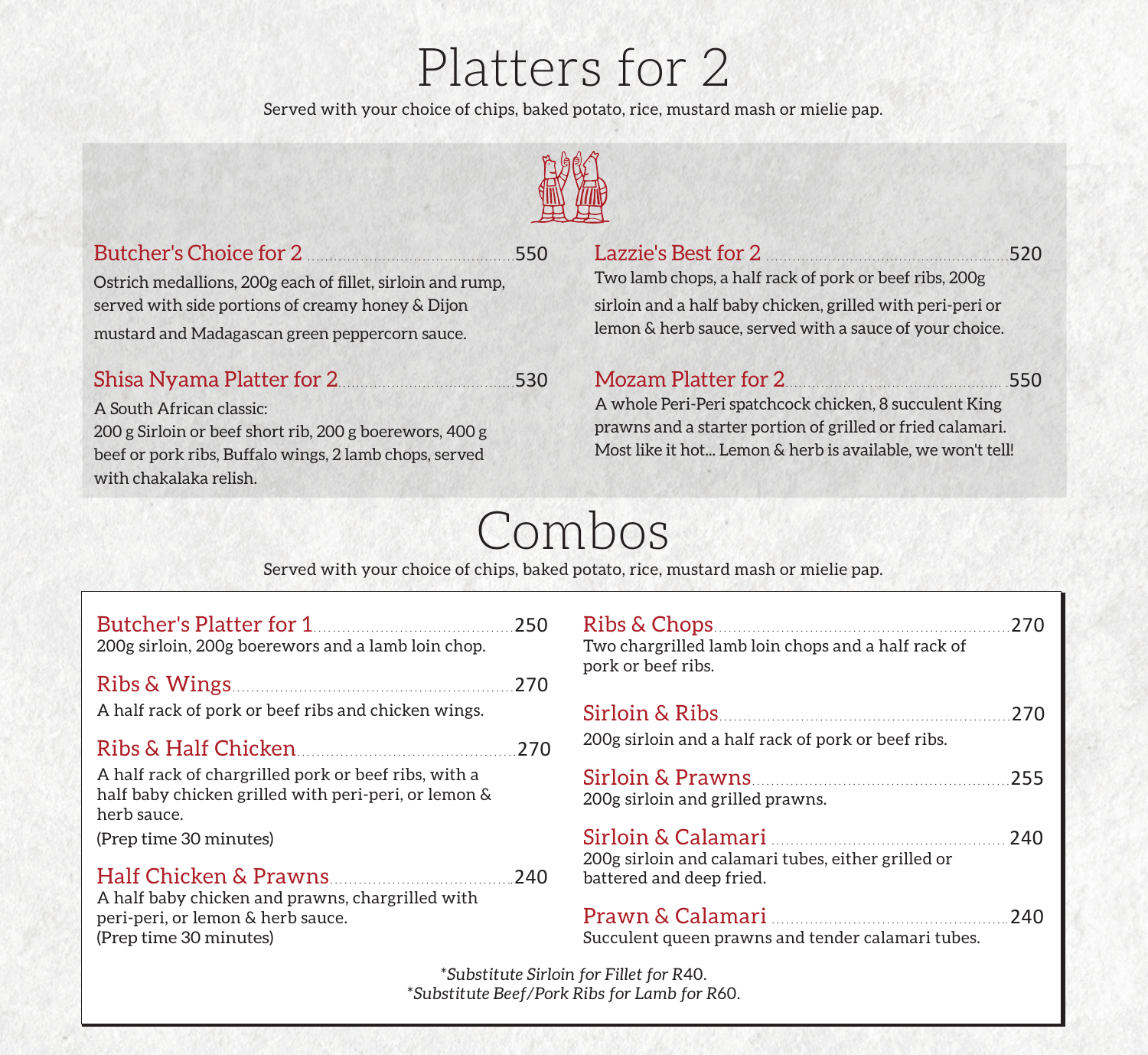# Gourmet Burgers

200g freshly ground beef patty or chicken breast, on a toasted brioche bun, garnished with lettuce, onion, tomato and Butcher's mayo, served with chips.

| Plain & Simple 120<br>Served on a toasted brioche bun, with traditional<br>garnishes.<br>Add a sauce of your choice for an extra R20. |      | Big Boytjie <u>2008</u> 195<br>Two beef burger patties topped with bacon, cheddar<br>and French fried onion rings. (Available in beef only) |             |
|---------------------------------------------------------------------------------------------------------------------------------------|------|---------------------------------------------------------------------------------------------------------------------------------------------|-------------|
| Argentinian<br>Topped with bacon and grated cheddar, drizzled with<br>chimichurri butter. Add avo for an extra R10.                   | .155 | 150 g fillet steak served on a toasted brioche bun, topped<br>with lettuce, tomato, grilled onions and burger relish.                       |             |
| The Grand 155<br>Topped with sliced avo and honey Dijon mustard sauce.                                                                |      | Vegetarian                                                                                                                                  |             |
|                                                                                                                                       |      | Veggie Head <b>Manual</b>                                                                                                                   | $\dots$ 150 |
| Royale<br>Topped with bacon, cheese & mushroom sauce and<br>fresh chilli.                                                             | .155 | Grilled haloumi topped with caramelised onions and<br>mushrooms, with fresh rocket.                                                         |             |

# Chicken & Seafood

All served with a choice of chips, baked potato, rice, mustard mash or mielie pap.

| Our legendary flame grilled deboned half chicken,<br>prepared in peri-peri, or lemon & herb.<br>Please allow 30 min for prep. | 600 g Deep fried chicken wings tossed in spicy chimichurri<br>sauce, served with chimichurri mayo.                                                                                                    |     |
|-------------------------------------------------------------------------------------------------------------------------------|-------------------------------------------------------------------------------------------------------------------------------------------------------------------------------------------------------|-----|
| 700 - 800 g baby chicken flame grilled with lemon & herb,<br>or medium peri-peri. Please allow 30 min for prep.               | Falkland's Calamari 225<br>Grilled in either lemon & herb, garlic or peri-peri sauce,<br>OR battered and deep fried, served with either tartare<br>sauce, lemon butter, or garlic butter on the side. |     |
| Avo Dijon Chicken<br>.160<br>Succulent chicken breasts topped with freshly sliced<br>avo and honey Dijon mustard sauce.       | Fresh Fish of the Day<br>Grilled in either lemon & herb, garlic or peri-peri sauce.                                                                                                                   |     |
| Crumbed and fried, served with cheese or mushroom<br>sauce.                                                                   | Mozam Style Prawns<br>Succulent head on prawns grilled with a choice of lemon<br>& herb, garlic or peri-peri sauce.                                                                                   | .SQ |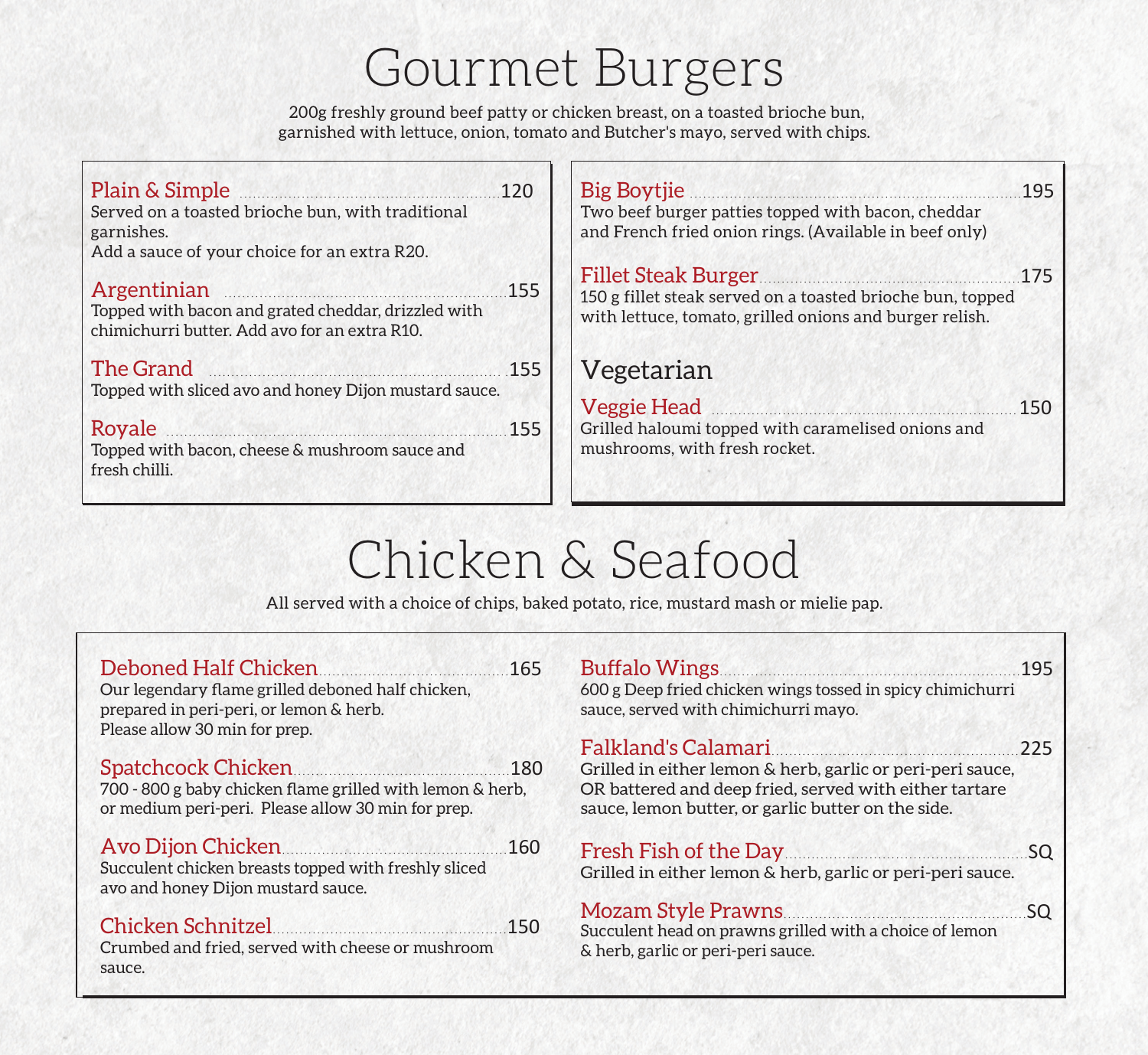# Desserts

| Chocolate Lava Cake 2020<br>A rich, warm dark chocolate cake oozing with chocolate,<br>served with vanilla ice cream.                                                  | Crème Brûlée<br>A rich set custard scented with vanilla and topped<br>with a sugar crust. | .55 |
|------------------------------------------------------------------------------------------------------------------------------------------------------------------------|-------------------------------------------------------------------------------------------|-----|
| Apple Malva Pudding 2008. Apple Malva Pudding<br>A traditional South African favourite, baked with stewed<br>apples and pecan nuts, served with bourbon & butterscotch | New York Cheese Cake<br>Ask your server for today's selection.                            | 70  |
| sauce and ice cream.                                                                                                                                                   | Don Pedro<br>The grownup's milkshake doused with peppermint liquer,                       | .55 |
| Good Old Faithful 50                                                                                                                                                   | Kahlua or Irish Whiskey.                                                                  |     |
| Huberto's vanilla ice cream topped with hot Bar One sauce.                                                                                                             | Irish Coffee                                                                              | 55  |
| <b>Ice Cream Cone</b>                                                                                                                                                  | Irish Whiskey, Kahlua or peppermint liquer topped with                                    |     |
| A variety of Huberto's ice cream flavours served in a<br>sugar cone - ask your server for today's selection.                                                           | filter coffee and fresh whipped cream.                                                    |     |
| One scoop 30                                                                                                                                                           |                                                                                           |     |
|                                                                                                                                                                        |                                                                                           |     |
|                                                                                                                                                                        |                                                                                           |     |

# Little Butcher's

*For little Butcher's aged 13 and under - all meals are served with chips and a Huberto's ice cream cone.*

| Boerie Bites<br>Chargrilled boerewors served in bite-size chunks,<br>with a dipping bowl of tomato sauce.                                                                 | 100 | Minute Steak<br>A tender chargrilled minute steak, basted with Butcher<br>Boys' famous basting, served with chips. | 100 |
|---------------------------------------------------------------------------------------------------------------------------------------------------------------------------|-----|--------------------------------------------------------------------------------------------------------------------|-----|
| Chicken Schnitzel 200<br>Crumbed and fried, served with cheese or mushroom sauce.                                                                                         |     | Pork Spare Ribs<br>Chargrilled to perfection with our famous rib basting.                                          | 100 |
| Little Butcher's Burger (100) 100<br>A beef patty or tender grilled chicken breast served on<br>a bun, topped with lettuce, tomato, dill pickle and our<br>burger relish. |     |                                                                                                                    |     |

Please Note: We reserve the right to levy a 10% service charge for tables of 8 or more diners (at the discretion of management). Orders to share are subject to a surcharge of R40. Persons not participating in a meal and no shows will be charged at a fee of R150.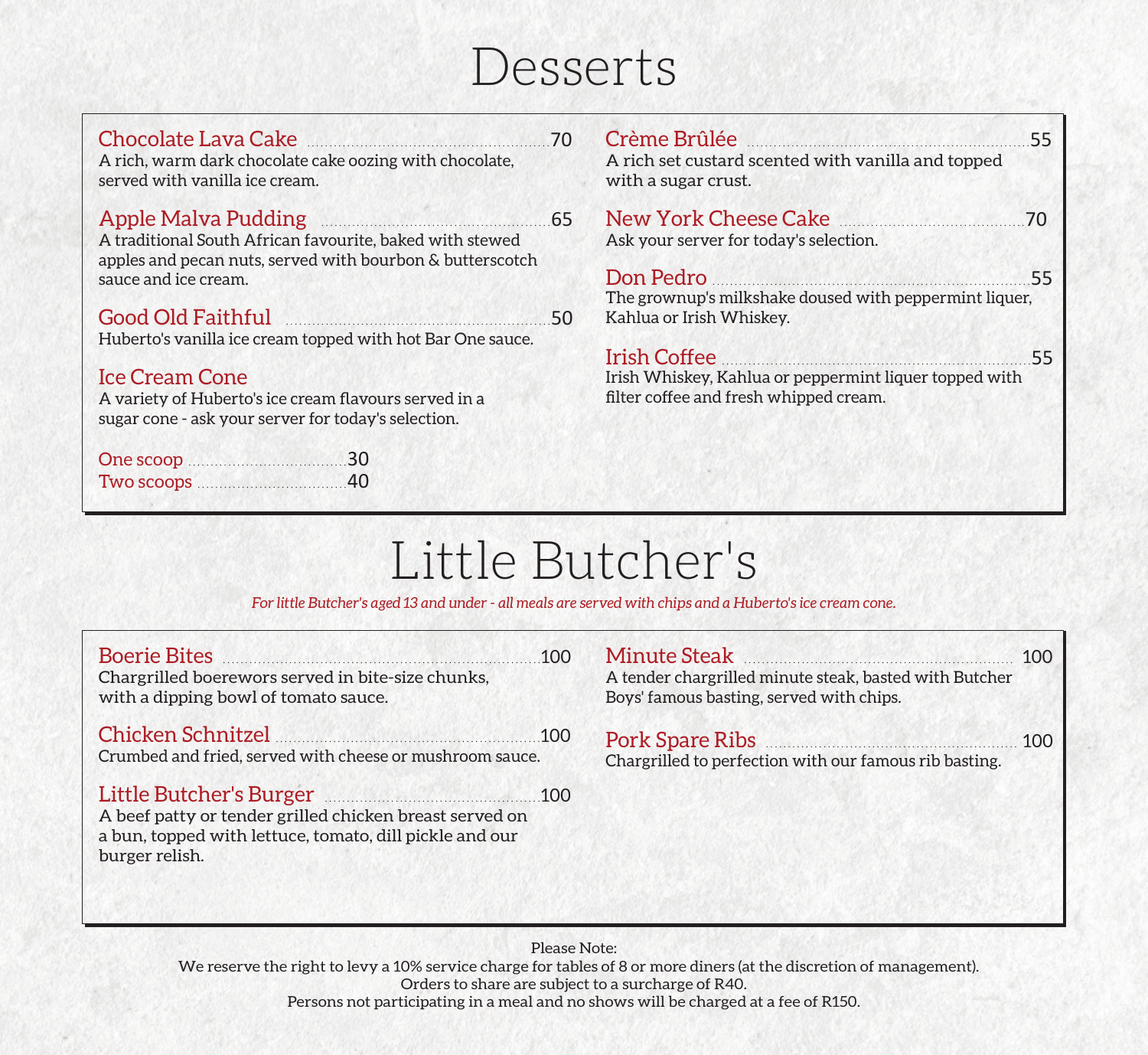# Function Menu 1

### R280 per person *available for functions with a minimum of 10 diners*

Starter Platter (Serves 4)

*Platter consisting of:*

### Beef Bruschetta

Pulled beef seasoned with black pepper and mustard, topped with provolone cheese and caramelised onion, served on toasted bruschetta.

#### Boerie Bites

Chargrilled boerewors chunks, served with crostini and a dipping bowl of spiced chakalaka relish.

### Haloumi Cheese

Grilled or flash fried haloumi strips, served with lemon butter sauce.

# Mains

*Your choice of:* 

### Sirloin or Fillet

200g sirloin or fillet, basted and grilled to your liking. Topped with a sauce of your choice.

### Avo Dijon Chicken

Succulent chicken breasts topped with freshly sliced avo and honey Dijon mustard sauce.

### Chicken Schintzel

Crumbed and fried, served with cheese or mushroom sauce.

## Falkland's Calamari

Grilled in either lemon & herb, garlic or peri-peri sauce, OR battered and deep fried, served with either tartare sauce, lemon butter, or garlic butter on the side.

## Plain & Simple Burger

Beef patty or chicken breast, served on a toasted brioche bun, with traditional garnishes, topped with a sauce of your choice.

*All main meals are served with your choice of chips, veg, side salad, baked potato, or pap & gravy.*



## Add Dessert for an extra R50

*Your choice of:*  New York Cheesecake Huberto's vanilla ice cream topped with hot Bar One sauce Don Pedro doused with Peppermint Liquer, Kahlua or Irish Whiskey